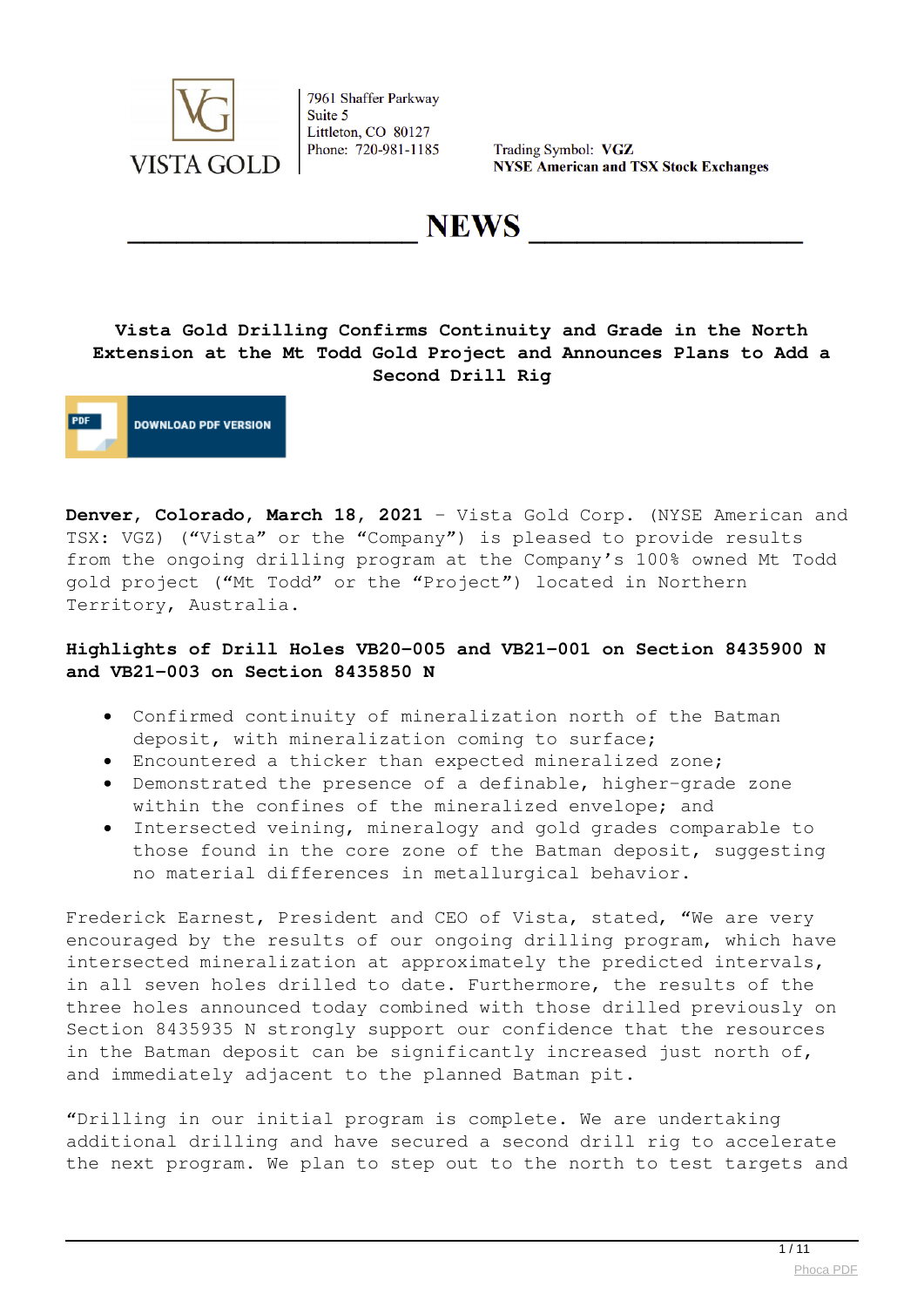

Trading Symbol: VGZ **NYSE American and TSX Stock Exchanges** 

**NEWS** 

#### **Vista Gold Drilling Confirms Continuity and Grade in the North Extension at the Mt Todd Gold Project and Announces Plans to Add a Second Drill Rig**

assess the continuity of mineralization from the Batman deposit toward the Golf-Tollis targets, approximately a kilometer to the north. The second drill rig is expected to be on site by early April. We look forward to discussing the results of the last hole in the original program, a step-out hole 500 meters to the north, as assay results become available in the coming weeks."

In the fourth quarter 2020, the Company commenced an eight-hole drilling program to test the continuity of mineralization north of the Batman deposit.

Results from Hole VB20-001 were announced in December 2020 ([News](https://www.vistagold.com/investors/news/news-2020/665-istaoldrillingonfirmsdjacentineralizedoneatt20201214221200) [Release\)](https://www.vistagold.com/investors/news/news-2020/665-istaoldrillingonfirmsdjacentineralizedoneatt20201214221200) and confirmed the existence of a mineralized zone that is believed to be a connection between the main Batman structure and the Golf-Tollis structure. Results from holes VB20-002, -003, and -004 were announced in January 2021 ([News Release](https://www.vistagold.com/news/news-2021/671-istaoldrillingonfirmsorthxtensionoftheatman20210121222000)) and confirmed the existence of mineralization to the north of the main Batman structure. Relative to the three drill holes announced in January 2021, holes VB20-005 and VB21-001 were 35 meters south and VB21-005 was 85 meters south. These holes were drilled to confirm the continuity of both mineralization and grade in an area immediately north of and outside the limits of the proposed Batman pit.

Assay results for holes VB20-005, VB21-001and -003 are summarized below.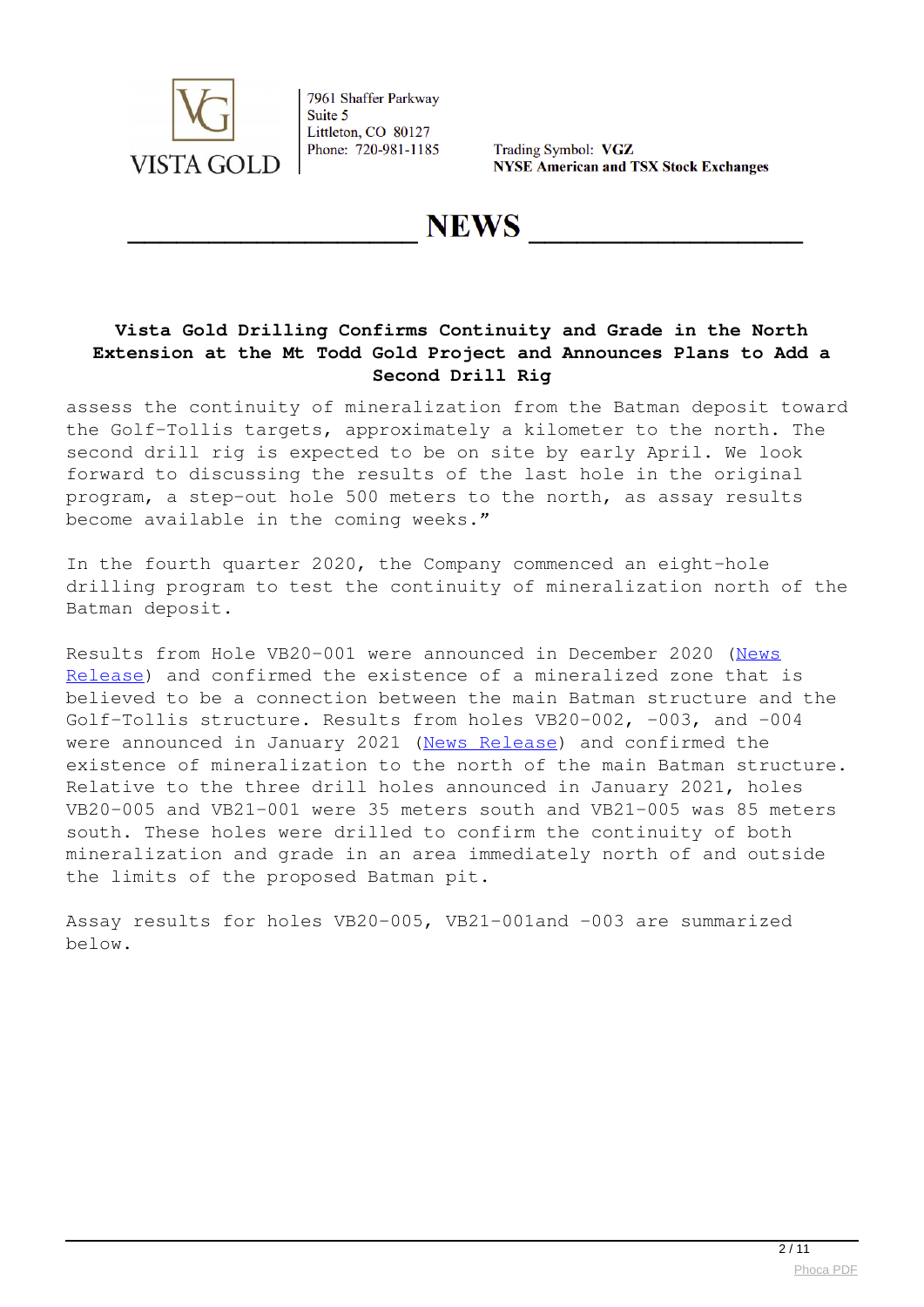

Trading Symbol: VGZ **NYSE American and TSX Stock Exchanges** 

**NEWS** 

## **Vista Gold Drilling Confirms Continuity and Grade in the North Extension at the Mt Todd Gold Project and Announces Plans to Add a Second Drill Rig**

|            |         | Grid Co-ordinates     | <b>Survey Data</b> |         |            |       | Intersections |       |       |          |           |                    |                      |
|------------|---------|-----------------------|--------------------|---------|------------|-------|---------------|-------|-------|----------|-----------|--------------------|----------------------|
|            |         |                       |                    |         |            |       |               |       |       |          | True      |                    |                      |
|            |         | MGA94 Grid MGA94 Grid | RL                 | Azimuth | Dip        | Depth |               | From  | To    | Interval | Thickness | Grade              | Sample               |
| Hole No.   | Easting | Northing              | (m)                | (°)     | $(^\circ)$ | (m)   |               | (m)   | (m)   | (m)      | (m)       | $(g/t \text{ Au})$ | Type                 |
| VB20-005   | 187263  | 8435898               | 151.0              | 269.9   | $-61.0$    | 197.9 |               | 26.0  | 35.0  | 9.0      | 6.4       | 1.16               | HQ 1/2 Core          |
|            |         |                       |                    |         |            |       | and           | 49.0  | 87.0  | 38.0     | 27.1      | 0.57               | HQ 1/2 Core          |
|            |         |                       |                    |         |            |       | and           | 93.2  | 154.0 | 60.8     | 43.5      | 0.54               | $HO\frac{1}{2}$ Core |
|            |         |                       |                    |         |            |       |               |       |       |          |           |                    |                      |
| VB21-001   | 187287  | 8435900               | 152.0              | 269.9   | $-58.0$    | 234.5 |               | 27.0  | 38.0  | 11.0     | 9.2       | 1.14               | HQ 1/2 Core          |
|            |         |                       |                    |         |            |       | and           | 103.0 | 145.0 | 42.0     | 35.0      | 0.97               | HQ 1/2 Core          |
|            |         |                       |                    |         |            |       | including     | 121.4 | 141.0 | 19.6     | 16.3      | 1.36               | HQ 1/2 Core          |
|            |         |                       |                    |         |            |       |               |       |       |          |           |                    |                      |
| $VB21-003$ | 187322  | 8435849               | 158.8              | 271.9   | $-62.0$    | 285.7 |               | 157.0 | 163.0 | 6.0      | 5.0       | 1.58               | HQ 1/2 Core          |
|            |         |                       |                    |         |            |       | and           | 174.0 | 248.0 | 74.0     | 61.7      | 0.87               | $HO\frac{1}{2}$ Core |
|            |         |                       |                    |         |            |       | including     | 178.0 | 183.0 | 5.0      | 4.2       | 1.60               | HQ 1/2 Core          |
|            |         |                       |                    |         |            |       | including     | 220.0 | 227.0 | 7.0      | 5.8       | 2.60               | HQ 1/2 Core          |

#### Notes

(i) Results are based on ore grade 50g fire assay for Au and four acid ICP-OES for Cu.

(ii) Intersections are from diamond core drilling with half-core samples or from RC drilling with 1m representative samples. (iii) Core sample intervals were constrained by geology, alteration or

structural boundaries, intervals varied between a minimum of 0.2 metres to a

maximum of 1.2 metres.

(iv) Mean grades have been length weighted calculated with no upper cut-off grade applied, and no maximum internal waste (v) All intersections are downhole intervals, and reflect approximate true widths. (vi) All downhole deviations have been verified by downhole camera and or downhole gyro (vii) Collar coordinates surveyed by Handheld GPS (viii) The Company maintains a QA/QC program in compliance with the requirements of National Instrument 43-101. (ix) The assay laboratories responsible for the assays were NAL Pty Ltd, Pine Creek, NT and Genalysis Laboratory Services Pty Ltd, Perth, WA.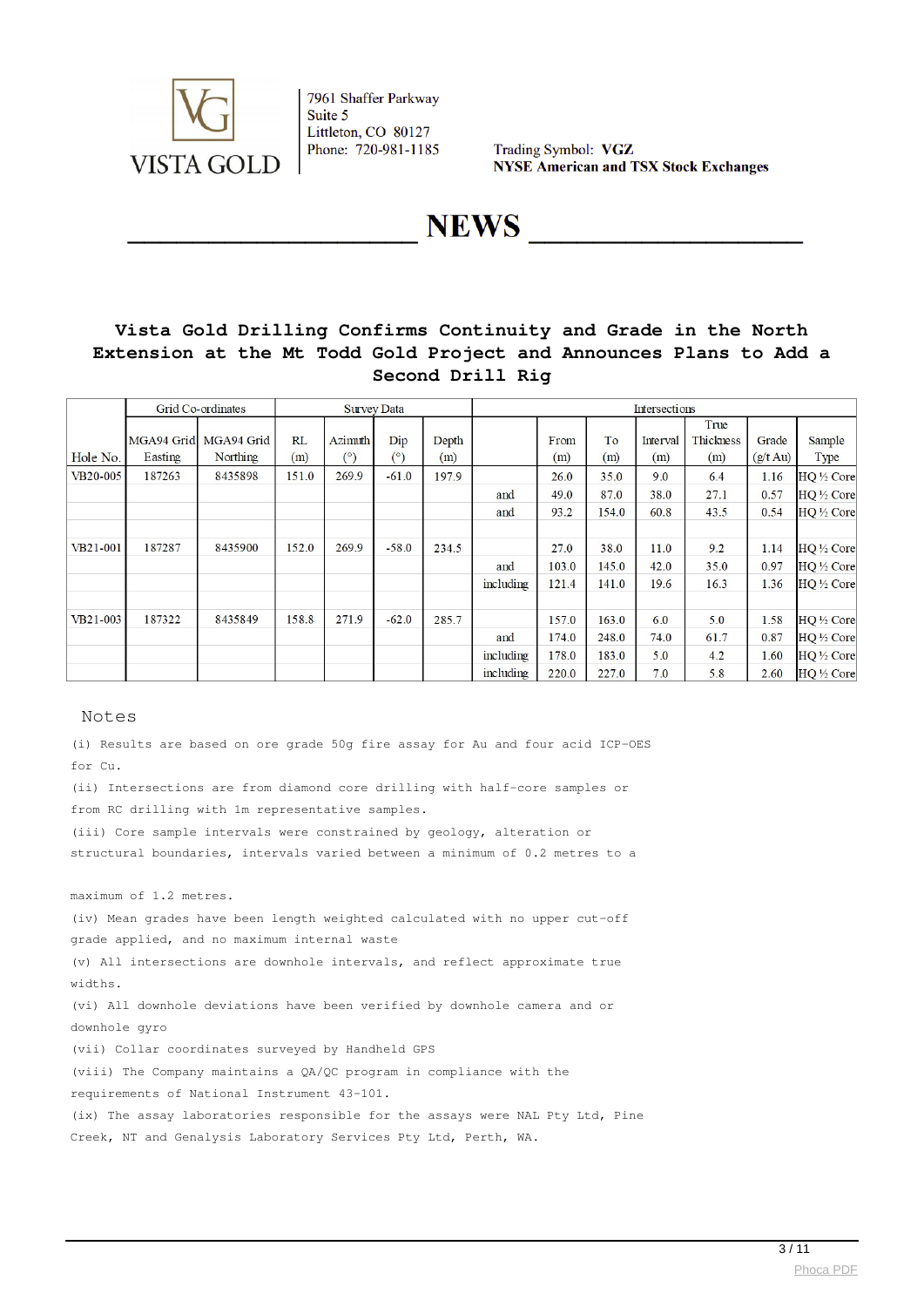

Trading Symbol: VGZ **NYSE American and TSX Stock Exchanges** 

**NEWS** 

# **Vista Gold Drilling Confirms Continuity and Grade in the North Extension at the Mt Todd Gold Project and Announces Plans to Add a Second Drill Rig**

The following plan view (Figure 1) shows the locations of these drill holes relative to previously announced drill holes and the limits of the proposed Batman pit. Drill holes announced in January 2021 were drilled on Section 8435935 N (labeled as Section A-A'). Holes VB20-005 and VB21-001 were drilled on Section 8435900 N (labeled as Section B-B'), while hole VB21-003 was drilled on Section 8435850 N, approximately 50 meters to the south.



# **Figure 1 – Plan View of Drill Hole Locations**

Figure 2 shows the downhole assay results for the three drill holes and the spatial relationship of the holes west to east when viewed looking north, excluding previous drilling. Figure 3 shows the assay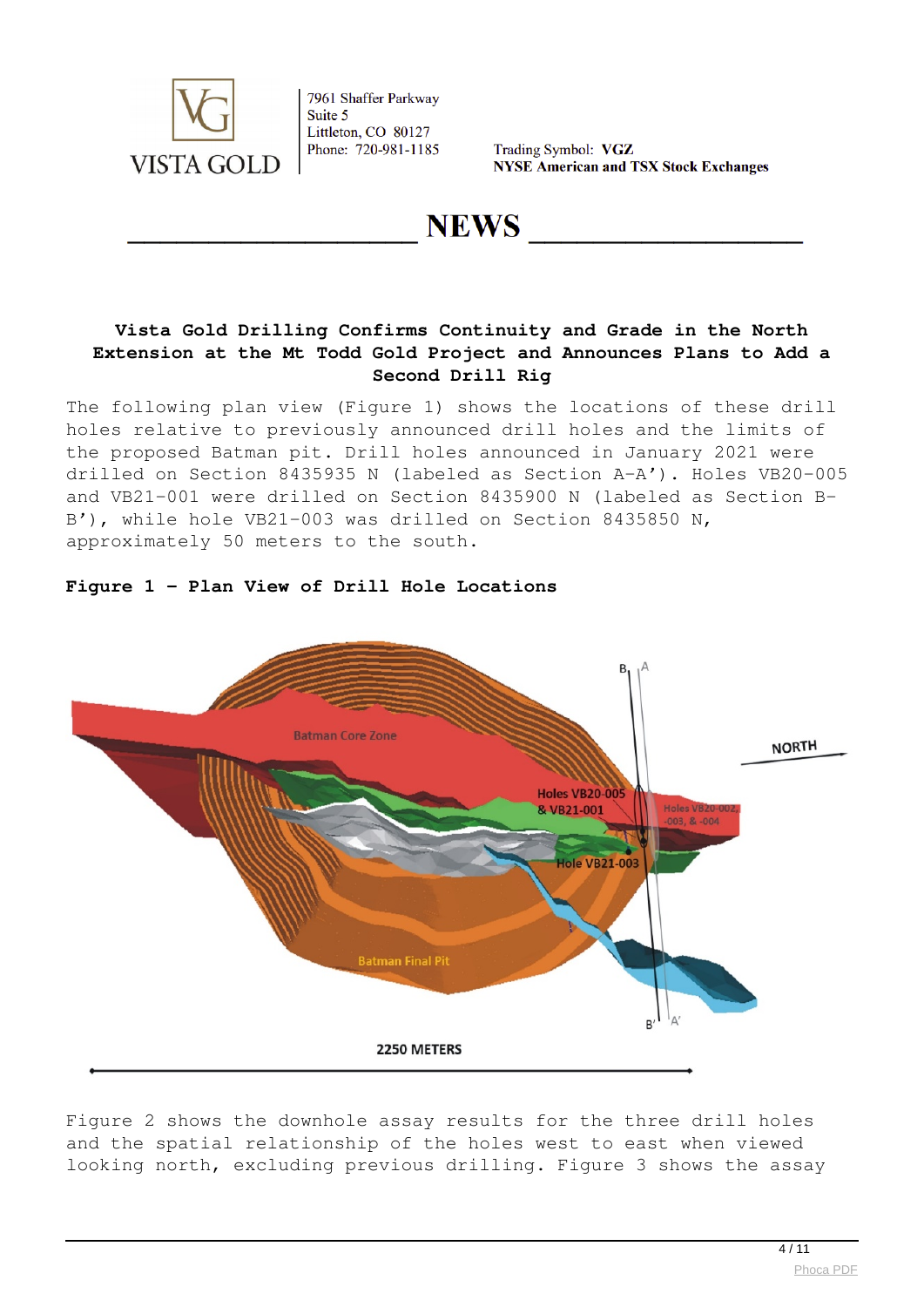

Trading Symbol: VGZ **NYSE American and TSX Stock Exchanges** 

**NEWS** 

# **Vista Gold Drilling Confirms Continuity and Grade in the North Extension at the Mt Todd Gold Project and Announces Plans to Add a Second Drill Rig**

results for the three new holes combined with the assay results from holes previously drilled by Vista and historic drilling completed by others. It also shows the interpreted limits of the North Extension mineralized envelope and the higher-grade core zone of the extension.



#### **Figure 2 – Section View of New Drilling Assay Results**

Note: This section shows results for new drill holes located between sections 8435850 and 8435900 N.

#### **Figure 3 – Section View of Combined Drilling Assay Results**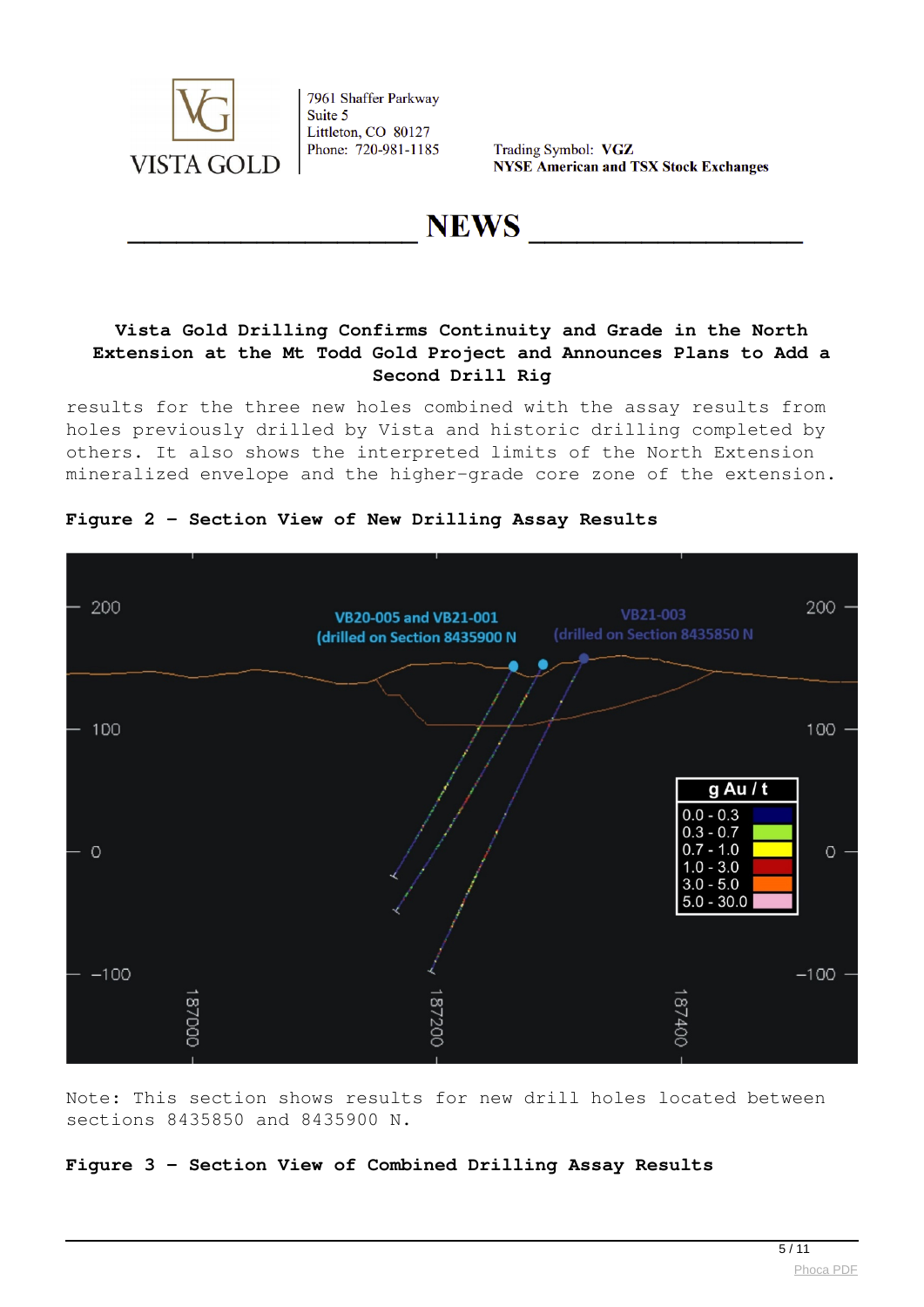

Trading Symbol: VGZ **NYSE American and TSX Stock Exchanges** 

**NEWS** 

#### **Vista Gold Drilling Confirms Continuity and Grade in the North Extension at the Mt Todd Gold Project and Announces Plans to Add a Second Drill Rig**



Note: This section shows results for drill holes located between sections 8435850 and 8435900 N.

John Rozelle, Vista's Sr. Vice President, a Qualified Person (QP) as defined by National Instrument 43-101 – *Standards of Disclosure for Mineral Projects*, has verified the data underlying the information contained in and has approved this press release.

#### **Data Verification and QA/QC**

The sampling method and approach for the drillholes are as follows: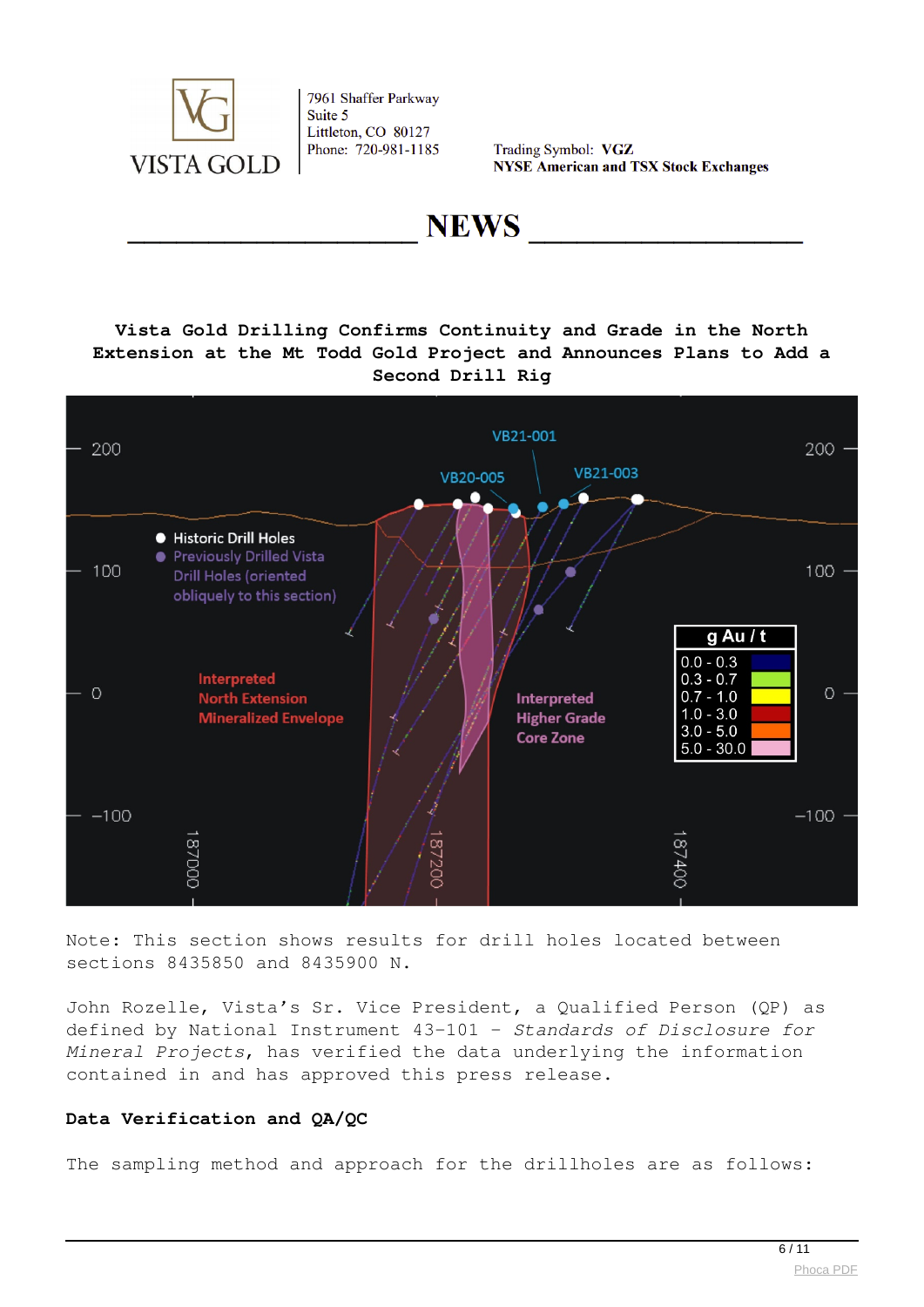

Trading Symbol: VGZ **NYSE American and TSX Stock Exchanges** 

**NEWS** 

# **Vista Gold Drilling Confirms Continuity and Grade in the North Extension at the Mt Todd Gold Project and Announces Plans to Add a Second Drill Rig**

- The drill core, upon removal from the core barrel, is placed into plastic core boxes;
- The poly core boxes are transported to the sample preparation building;
- The core is marked, geologically logged, geotechnically logged, photographed, and sawn into halves. One-half is placed into sample bags as one-meter sample lengths, and the other half retained for future reference. The only exception to this is when a portion of the remaining core has been flagged for use in the ongoing metallurgical testwork;
- The bagged samples have sample tags placed both inside and on the outside of the sample bags. The individual samples are grouped into "lots" for submission to Northern Analytical Laboratories for preparation and analytical testing; and
- All of this work was done under the supervision of a Vista geologist.

Processing of the core included photographing, geotechnical and geologic logging, and marking the core for sampling. The nominal sample interval was one meter. When this process was completed, the core was moved into the core cutting/storage area where it was laid out for sampling. The core was laid out using the following procedures:

- One meter depth intervals were marked out on the core by a member of the geologic staff;
- Core orientation (bottom of core) was marked with a solid line when at least three orientation marks aligned and used for structural measurements. When orientation marks were insufficient an estimated orientation was indicated by a dashed line;
- Geologic logging was then done by a member of the geologic staff. Assay intervals were selected at that time and a cut line marked on the core. The standard sample interval was one meter, with a minimum of 0.2 m and a maximum of 1.2 m;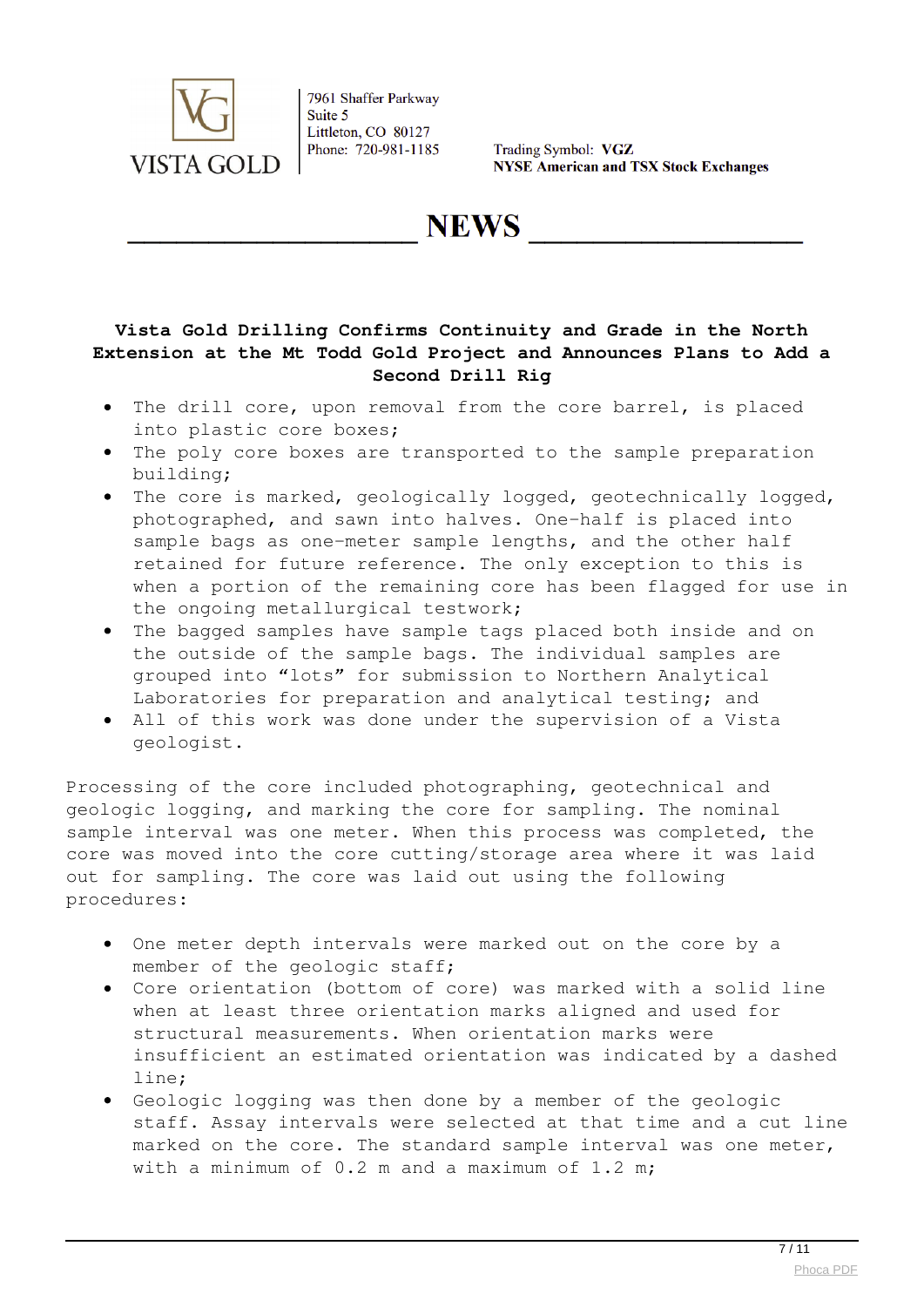

Trading Symbol: VGZ **NYSE American and TSX Stock Exchanges** 

**NEWS** 

## **Vista Gold Drilling Confirms Continuity and Grade in the North Extension at the Mt Todd Gold Project and Announces Plans to Add a Second Drill Rig**

- Blind sample numbers were then assigned based on pre-labeled sample bags. Sample intervals were then indicated in the core tray at the appropriate locations; and
- Each core tray was photographed and restacked on pallets pending sample cutting and stored on site indefinitely.

The core was then cut using diamond saws with each interval placed in sample bags. At this time, the standards and blanks were also placed in plastic bags for inclusion in the shipment. A reference standard or a blank was inserted at a minimum ratio of 1 in 10 and at suspected high grade intervals additional blanks sample were added. Standard reference material was sourced from Ore Research & Exploration Pty Ltd and provided in 60 g sealed packets. When a sequence of five samples was completed, they were placed in a shipping bag and closed with a zip tie. All of these samples were kept in the secure area until crated for shipping.

Samples were placed in crates for shipping with 100 samples per crate (20 shipping bags). The crates were stacked outside the core shed until picked up for transport and shipped to NAL Pty. Ltd an independent, ISO 9000 certified lab, for standard fire assays. At the lab, the samples are pulverized and split down to 50-gram assay samples prior to assaying. The industry-standard 3 assay-ton fire assay is followed by an atomic absorption (AA) finish, except where results were greater than 3 g Au/tonne, and then a gravimetric finish was used to report final results.

The QP is satisfied that sample security measures meet industry standards. Statistical analysis of the various drilling populations and quality assurance/quality control (QA/QC) samples has not identified or highlighted any reasons to not accept the data as representative of the tenor and grade of the mineralization estimated at the Batman deposit.

#### **About Vista Gold Corp.**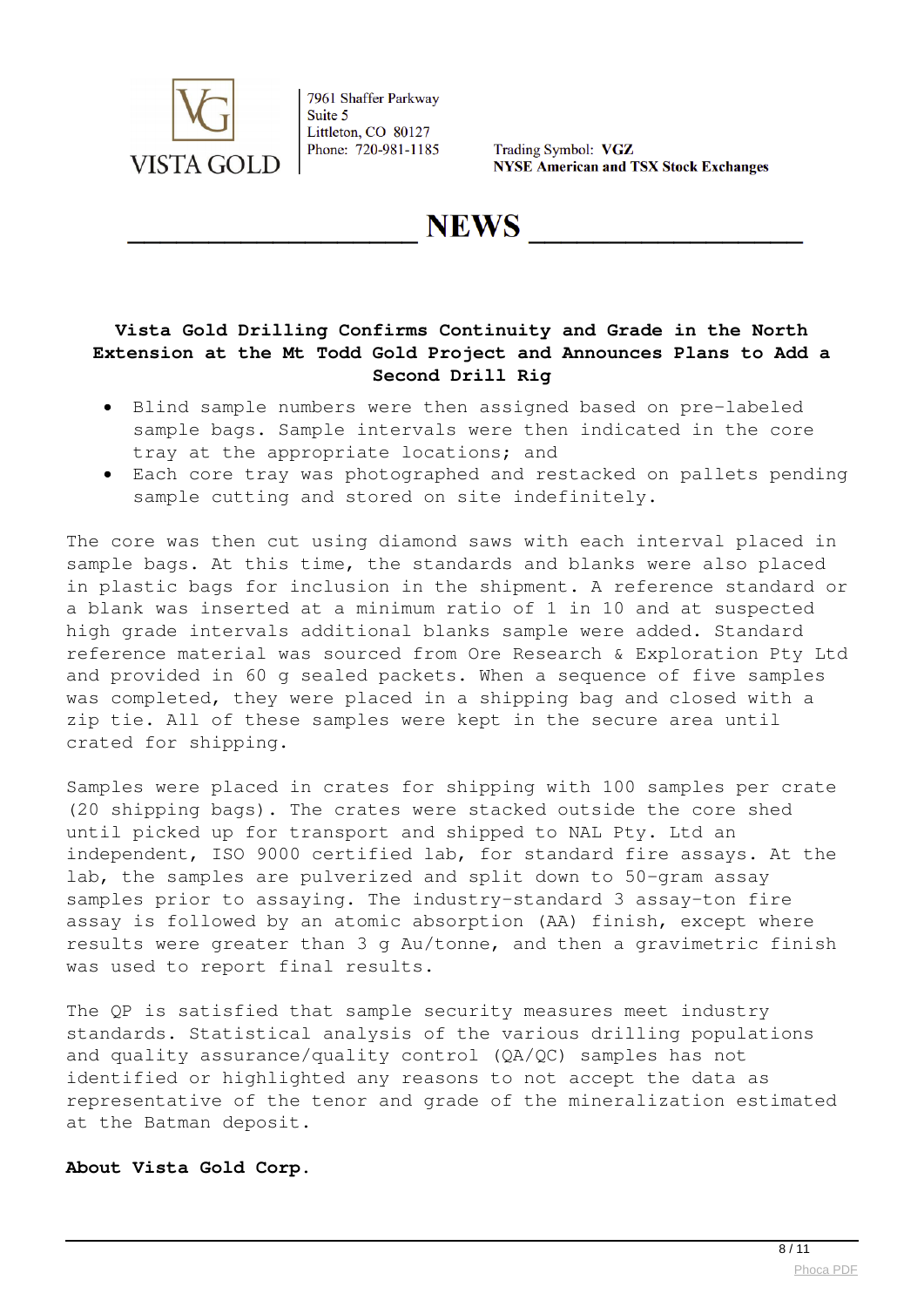

Trading Symbol: VGZ **NYSE American and TSX Stock Exchanges** 

**NEWS** 

#### **Vista Gold Drilling Confirms Continuity and Grade in the North Extension at the Mt Todd Gold Project and Announces Plans to Add a Second Drill Rig**

The Company is a gold project developer. The Company's flagship asset is the Mt Todd gold project in the Tier-1 mining jurisdiction of Northern Territory, Australia. Mt Todd is the largest undeveloped gold project in Australia and if developed as presently designed, would potentially be Australia's 6<sup>th</sup> largest gold producer on an annual basis.

For further information about Vista or the Mt Todd Gold Project, please contact Pamela Solly, Vice President of Investor Relations, at (720) 981-1185 or visit the Company's website at [www.vistagold.com](http://www.vistagold.com) to access important information, including the current Technical Report.

#### **Forward Looking Statement**

This press release contains forward-looking statements within the meaning of the U.S. Securities Act of 1933, as amended, and U.S. Securities Exchange Act of 1934, as amended, and forward-looking information within the meaning of Canadian securities laws. All statements, other than statements of historical facts, included in this press release that address activities, events or developments that we expect or anticipate will or may occur in the future, including such things as our belief of the existence of a mineralized zone that is a connection between the main Batman structure and the Golf-Tollis structure; our belief that we have identified the extension of the Batman core zone to the north and the existence of mineralization with vertical and lateral continuity exists within and immediately adjacent to the planned Batman pit; our believe that continuity and grade exists in the Batman north extension, with mineralization coming to the surface; our belief that we have identified a definable, higher-grade envelop within the confines of the mineralized zone; our belief that drilling has intersected veining, mineralogy and gold grades comparable to those found in the core zone of the Batman deposit, suggesting no material differences in metallurgical behavior; our belief that there may be opportunity to develop classified resources in an area within the planned ultimate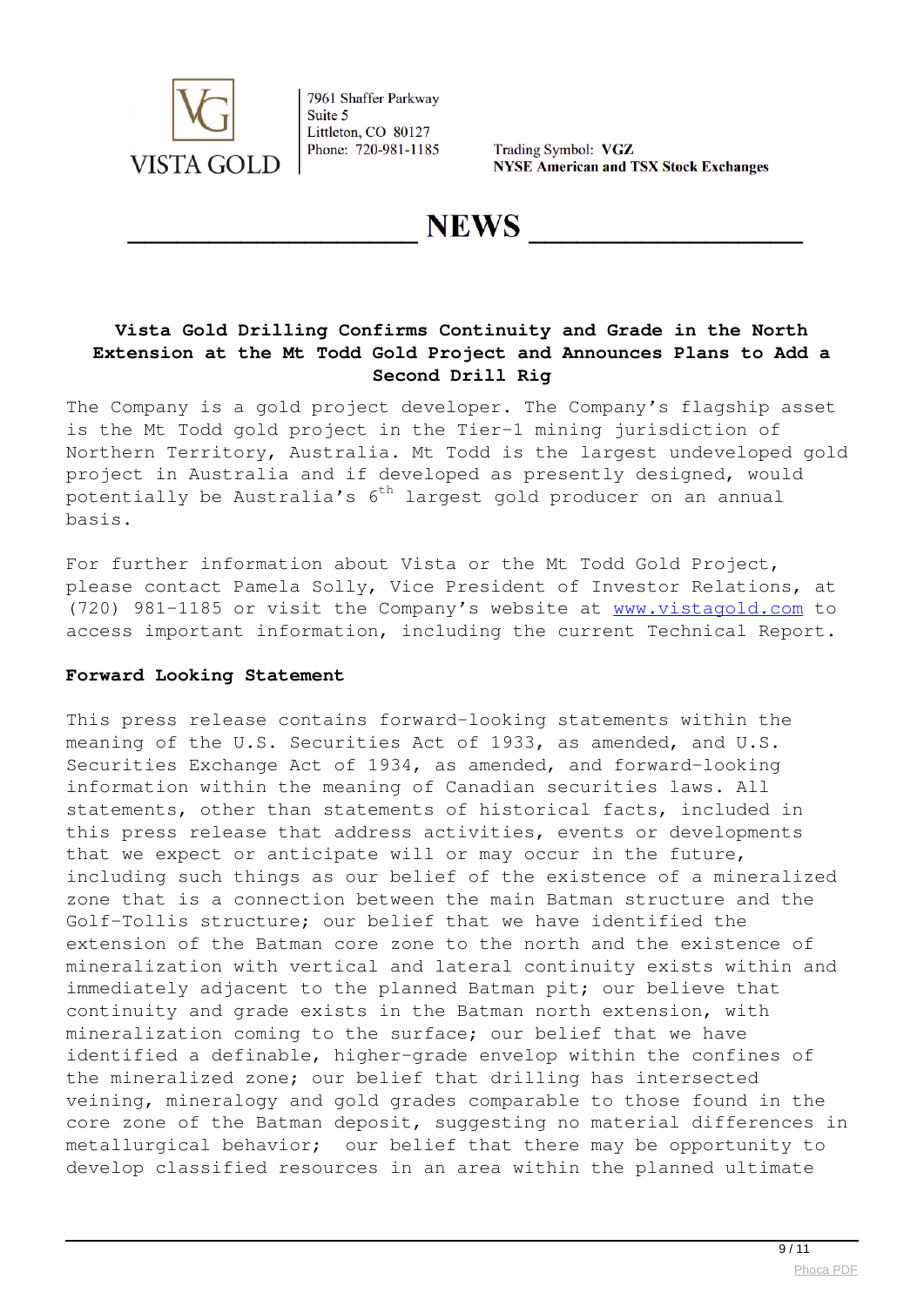

Trading Symbol: VGZ **NYSE American and TSX Stock Exchanges** 

**NEWS** 

# **Vista Gold Drilling Confirms Continuity and Grade in the North Extension at the Mt Todd Gold Project and Announces Plans to Add a Second Drill Rig**

pit that is currently modelled as waste material; our belief that additional drilling could confirm continuity and connectivity of the mineralized structures extending northeast to the Quigleys deposit; and our belief that Mt Todd is the largest undeveloped gold project in Australia and if developed as presently designed, would potentially be Australia's 6th largest gold producer on an annual basis are forwardlooking statements and forward-looking information. The material factors and assumptions used to develop the forward-looking statements and forward-looking information contained in this press release include the following: our approved business plans, exploration and assay results, results of our test work for process area improvements, mineral resource and reserve estimates and results of preliminary economic assessments, prefeasibility studies and feasibility studies on our projects, if any, our experience with regulators, and positive changes to current economic conditions and the price of gold. When used in this press release, the words "optimistic," "potential," "indicate," "expect," "intend," "hopes," "believe," "may," "will," "if," "anticipate," and similar expressions are intended to identify forward-looking statements and forward-looking information. These statements involve known and unknown risks, uncertainties and other factors which may cause the actual results, performance or achievements of the Company to be materially different from any future results, performance or achievements expressed or implied by such statements. Such factors include, among others, uncertainty of resource and reserve estimates, uncertainty as to the Company's future operating costs and ability to raise capital; risks relating to cost increases for capital and operating costs; risks of shortages and fluctuating costs of equipment or supplies; risks relating to fluctuations in the price of gold; the inherently hazardous nature of mining-related activities; potential effects on our operations of environmental regulations in the countries in which it operates; risks due to legal proceedings; risks relating to political and economic instability in certain countries in which it operates; uncertainty as to the results of bulk metallurgical test work; and uncertainty as to completion of critical milestones for Mt Todd; as well as those